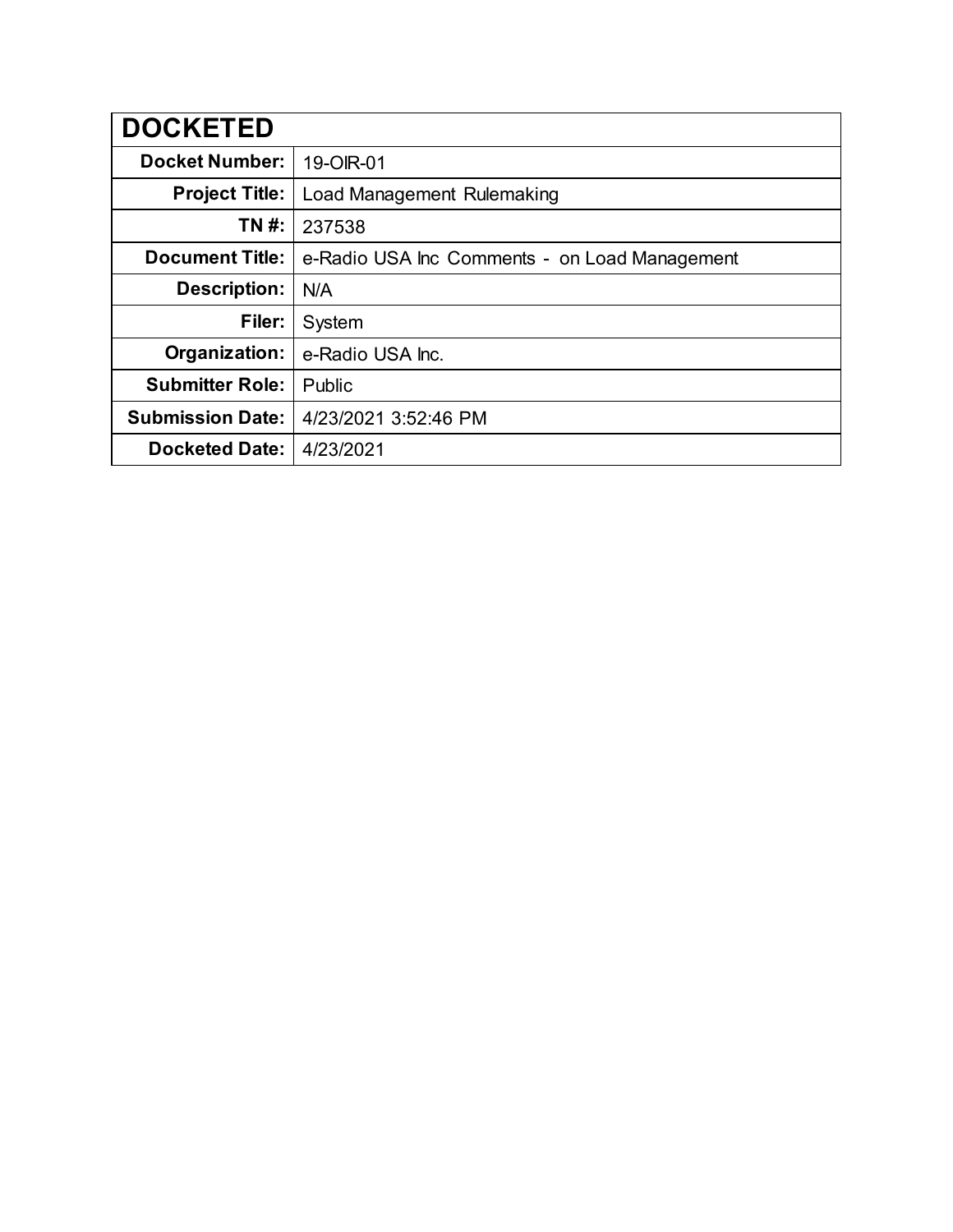Comment Received From: e-Radio USA Inc. Submitted On: 4/23/2021 Docket Number: 19-OIR-01

## e-RadioComments on Load Management Docket Number 19-OIR-01

Additional submitted attachment is included below.